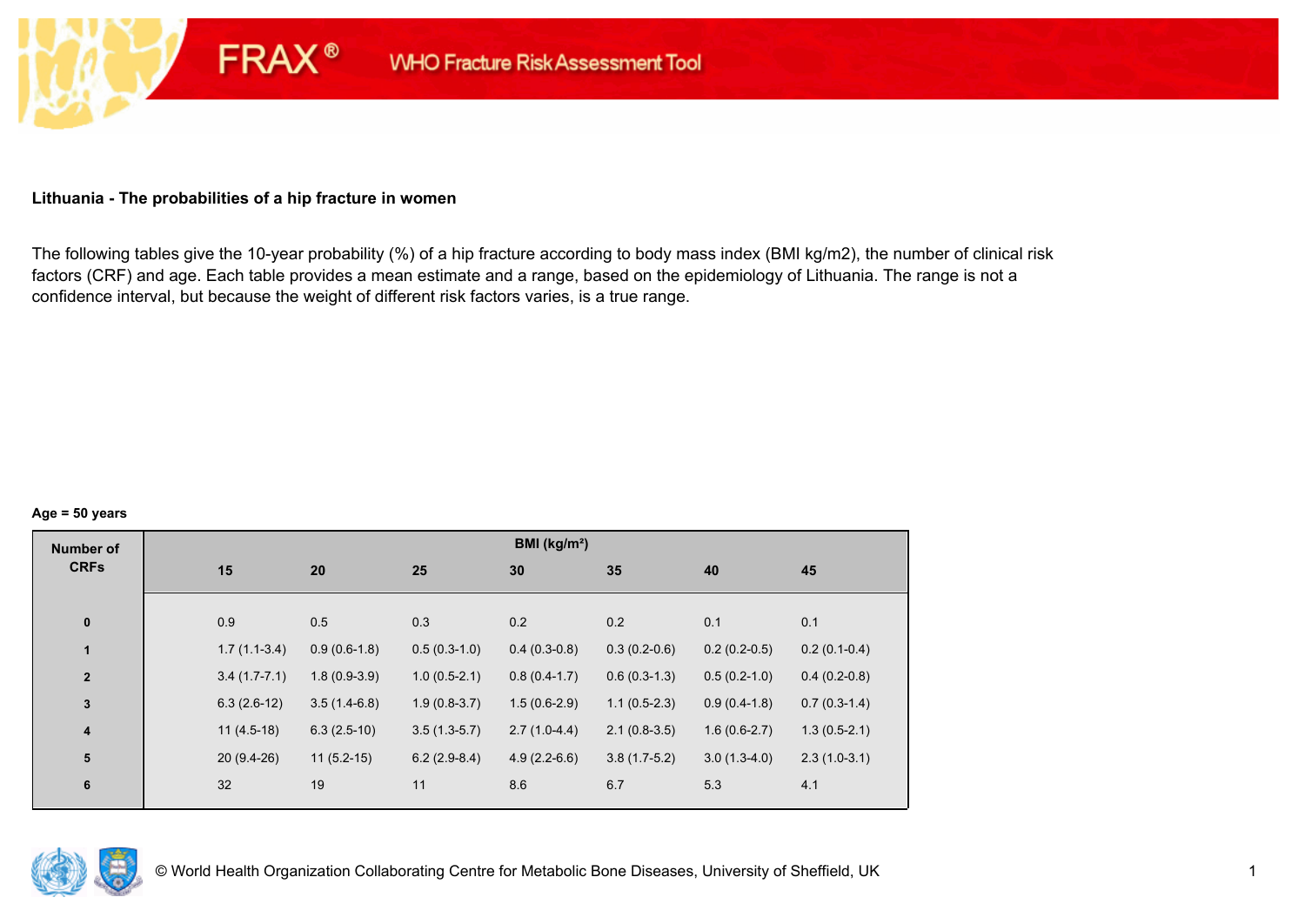**FRAX®** 

## **Age = 55 years**

| <b>Number of</b>        |     |                                  |                | BMI (kg/m <sup>2</sup> ) |                |                |                |
|-------------------------|-----|----------------------------------|----------------|--------------------------|----------------|----------------|----------------|
| <b>CRFs</b>             | 15  | 20                               | 25             | 30                       | 35             | 40             | 45             |
|                         |     |                                  |                |                          |                |                |                |
| $\bf{0}$                | 1.6 | 0.9                              | 0.5            | 0.4                      | 0.3            | 0.2            | 0.2            |
| $\mathbf{1}$            |     | $1.7(1.2-3.0)$<br>$3.1(2.1-5.4)$ | $0.9(0.6-1.6)$ | $0.7(0.5-1.3)$           | $0.6(0.4-1.0)$ | $0.4(0.3-0.8)$ | $0.3(0.2-0.6)$ |
| $\overline{\mathbf{2}}$ |     | $3.2(1.7-6.3)$<br>$5.8(3.2-11)$  | $1.7(0.9-3.4)$ | $1.4(0.7-2.7)$           | $1.1(0.6-2.1)$ | $0.8(0.4-1.6)$ | $0.6(0.3-1.3)$ |
| $\mathbf{3}$            |     | $10(4.8-19)$<br>$5.8(2.6-11)$    | $3.2(1.4-6.0)$ | $2.5(1.1-4.7)$           | $1.9(0.9-3.7)$ | $1.5(0.7-2.8)$ | $1.2(0.5-2.2)$ |
| $\overline{4}$          |     | $18(8.3-27)$<br>$10(4.6-16)$     | $5.7(2.5-9.0)$ | $4.5(2.0-7.1)$           | $3.5(1.5-5.5)$ | $2.7(1.2-4.3)$ | $2.1(0.9-3.4)$ |
| $5\phantom{1}$          |     | 29 (17-37)<br>18 (9.6-23)        | $10(5.3-13)$   | $7.9(4.2-10)$            | $6.2(3.2-8.2)$ | $4.8(2.5-6.4)$ | $3.8(2.0-5.0)$ |
| 6                       | 46  | 29                               | 17             | 13                       | 11             | 8.3            | 6.5            |
|                         |     |                                  |                |                          |                |                |                |

### **Age = 60 years**

| <b>Number of</b>        |                |                |                  | BMI ( $kg/m2$ ) |                |                |                |
|-------------------------|----------------|----------------|------------------|-----------------|----------------|----------------|----------------|
| <b>CRFs</b>             | 15             | 20             | 25               | 30              | 35             | 40             | 45             |
| $\mathbf 0$             | 2.4            | 1.3            | 0.7              | 0.6             | 0.4            | 0.3            | 0.3            |
| 1                       | $4.4(3.2-6.9)$ | $2.5(1.8-3.9)$ | $1.3(1.0-2.1)$   | $1.0(0.7-1.6)$  | $0.8(0.6-1.3)$ | $0.6(0.5-1.0)$ | $0.5(0.4-0.8)$ |
| $\overline{\mathbf{2}}$ | $7.9(4.7-14)$  | $4.4(2.6-8.0)$ | $2.5(1.4-4.5)$   | $1.9(1.1-3.5)$  | $1.5(0.9-2.7)$ | $1.2(0.7-2.1)$ | $0.9(0.5-1.6)$ |
| $\mathbf 3$             | $14(7.1-23)$   | $7.8(4.0-14)$  | $4.4(2.2 - 7.7)$ | $3.4(1.7-6.1)$  | $2.6(1.3-4.7)$ | $2.1(1.0-3.7)$ | $1.6(0.8-2.9)$ |
| $\boldsymbol{4}$        | $23(12-33)$    | 13 (6.9-20)    | $7.6(3.8-12)$    | $6.0(3.0-9.1)$  | $4.7(2.3-7.1)$ | $3.6(1.8-5.6)$ | $2.8(1.4-4.4)$ |
| 5                       | 36 (23-44)     | 22 (14-28)     | $13(8.0-17)$     | $10(6.2-13)$    | $8.0(4.9-10)$  | $6.3(3.8-8.2)$ | $4.9(2.9-6.4)$ |
| 6                       | 53             | 35             | 21               | 17              | 13             | 11             | 8.3            |

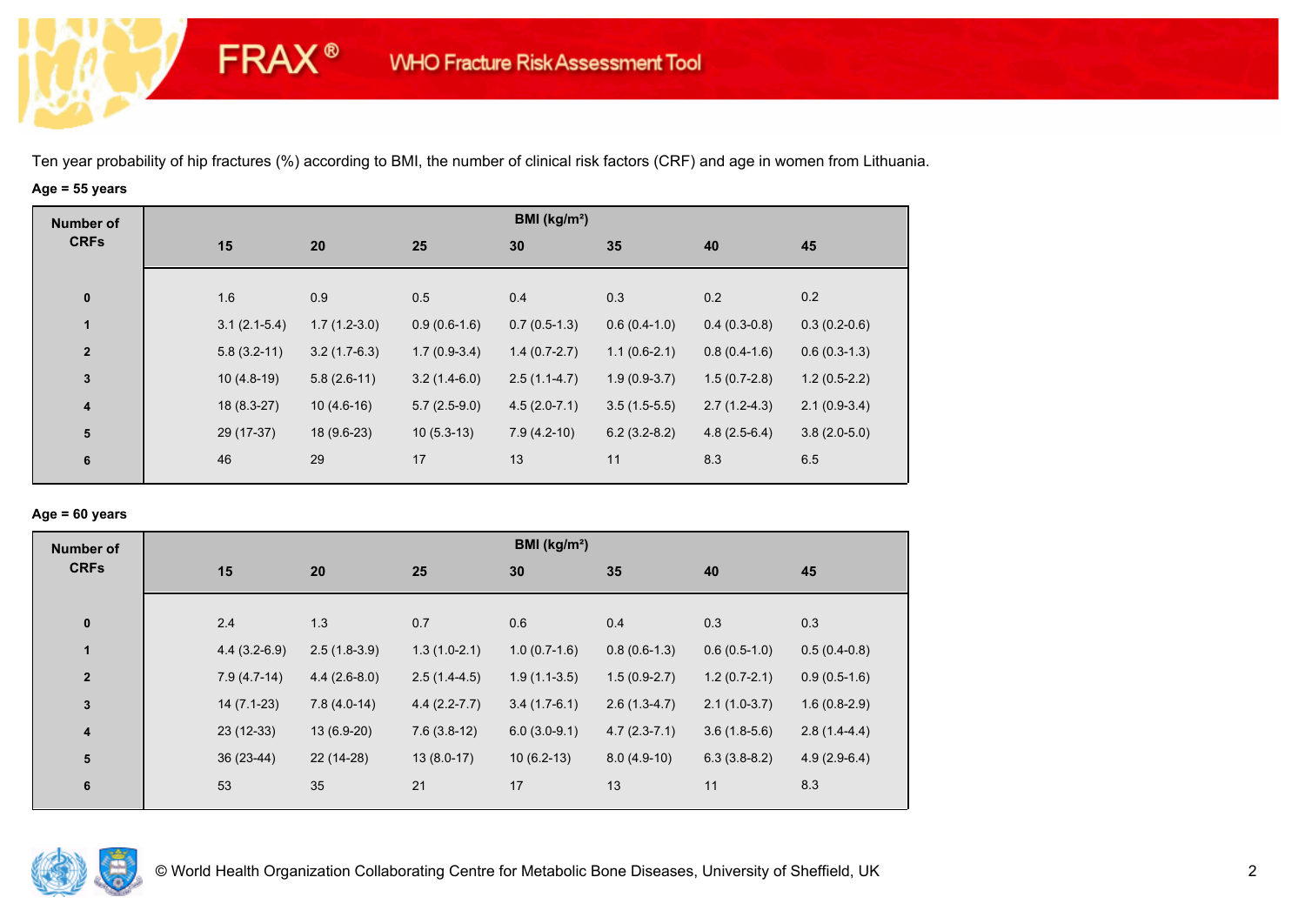**FRAX®** 

# **Age = 65 years**

| <b>Number of</b> |                |                |                | BMI (kg/m <sup>2</sup> ) |                |                |                |
|------------------|----------------|----------------|----------------|--------------------------|----------------|----------------|----------------|
| <b>CRFs</b>      | 15             | 20             | 25             | 30                       | 35             | 40             | 45             |
|                  |                |                |                |                          |                |                |                |
| $\pmb{0}$        | 3.3            | 1.9            | 1.0            | 0.8                      | 0.6            | 0.5            | 0.4            |
| 1                | $5.8(4.4-8.1)$ | $3.3(2.5-4.6)$ | $1.8(1.4-2.6)$ | $1.4(1.1-2.0)$           | $1.1(0.8-1.6)$ | $0.9(0.6-1.2)$ | $0.7(0.5-0.9)$ |
| $\mathbf{2}$     | $9.9(6.3-16)$  | $5.7(3.6-9.4)$ | $3.2(2.0-5.3)$ | $2.5(1.6-4.2)$           | $1.9(1.2-3.2)$ | $1.5(0.9-2.5)$ | $1.2(0.7-2.0)$ |
| $\mathbf 3$      | $16(9.5-26)$   | $9.7(5.5-16)$  | $5.6(3.1-9.3)$ | $4.3(2.4-7.2)$           | $3.4(1.9-5.7)$ | $2.6(1.4-4.4)$ | $2.0(1.1-3.4)$ |
| $\boldsymbol{4}$ | 26 (16-37)     | $16(9.5-23)$   | $9.4(5.4-14)$  | $7.4(4.2-11)$            | $5.8(3.3-8.5)$ | $4.5(2.5-6.7)$ | $3.5(2.0-5.2)$ |
| 5                | 39 (29-47)     | 26 (18-32)     | 16 (11-20)     | $12(8.6-16)$             | $9.6(6.7-12)$  | $7.5(5.2-9.6)$ | $5.9(4.1-7.5)$ |
| 6                | 56             | 39             | 25             | 20                       | 16             | 12             | 9.8            |
|                  |                |                |                |                          |                |                |                |

### **Age = 70 years**

| <b>Number of</b>        |               |                |                | BMI (kg/m <sup>2</sup> ) |                |                  |                |
|-------------------------|---------------|----------------|----------------|--------------------------|----------------|------------------|----------------|
| <b>CRFs</b>             | 15            | 20             | 25             | 30                       | 35             | 40               | 45             |
| $\pmb{0}$               | 5.2           | 3.1            | 1.7            | 1.3                      | 1.0            | 0.8              | 0.6            |
| $\mathbf{1}$            | $9.3(7.3-11)$ | $5.6(4.4-6.5)$ | $3.2(2.5-3.7)$ | $2.5(2.0-2.9)$           | $1.9(1.5-2.2)$ | $1.5(1.2-1.7)$   | $1.1(0.9-1.3)$ |
| $\overline{\mathbf{2}}$ | $16(11-21)$   | $9.9(6.6-13)$  | $5.8(3.9-7.7)$ | $4.5(3.0-6.0)$           | $3.5(2.3-4.7)$ | $2.7(1.8-3.6)$   | $2.1(1.4-2.8)$ |
| $\mathbf 3$             | 26 (18-36)    | $17(11-25)$    | $10(6.7-15)$   | $8.1(5.2-12)$            | $6.3(4.1-9.4)$ | $4.9(3.2 - 7.3)$ | $3.8(2.4-5.7)$ |
| $\overline{\mathbf{4}}$ | 41 (31-53)    | 28 (21-39)     | 18 (13-25)     | 14 (10-20)               | $11(8.1-16)$   | $8.7(6.3-13)$    | $6.8(4.9-9.8)$ |
| ${\bf 5}$               | 57 (51-66)    | 44 (39-51)     | $30(26-36)$    | 24 (21-29)               | 19 (16-23)     | $15(13-18)$      | $12(10-15)$    |
| 6                       | 72            | 62             | 46             | 38                       | 31             | 25               | 20             |

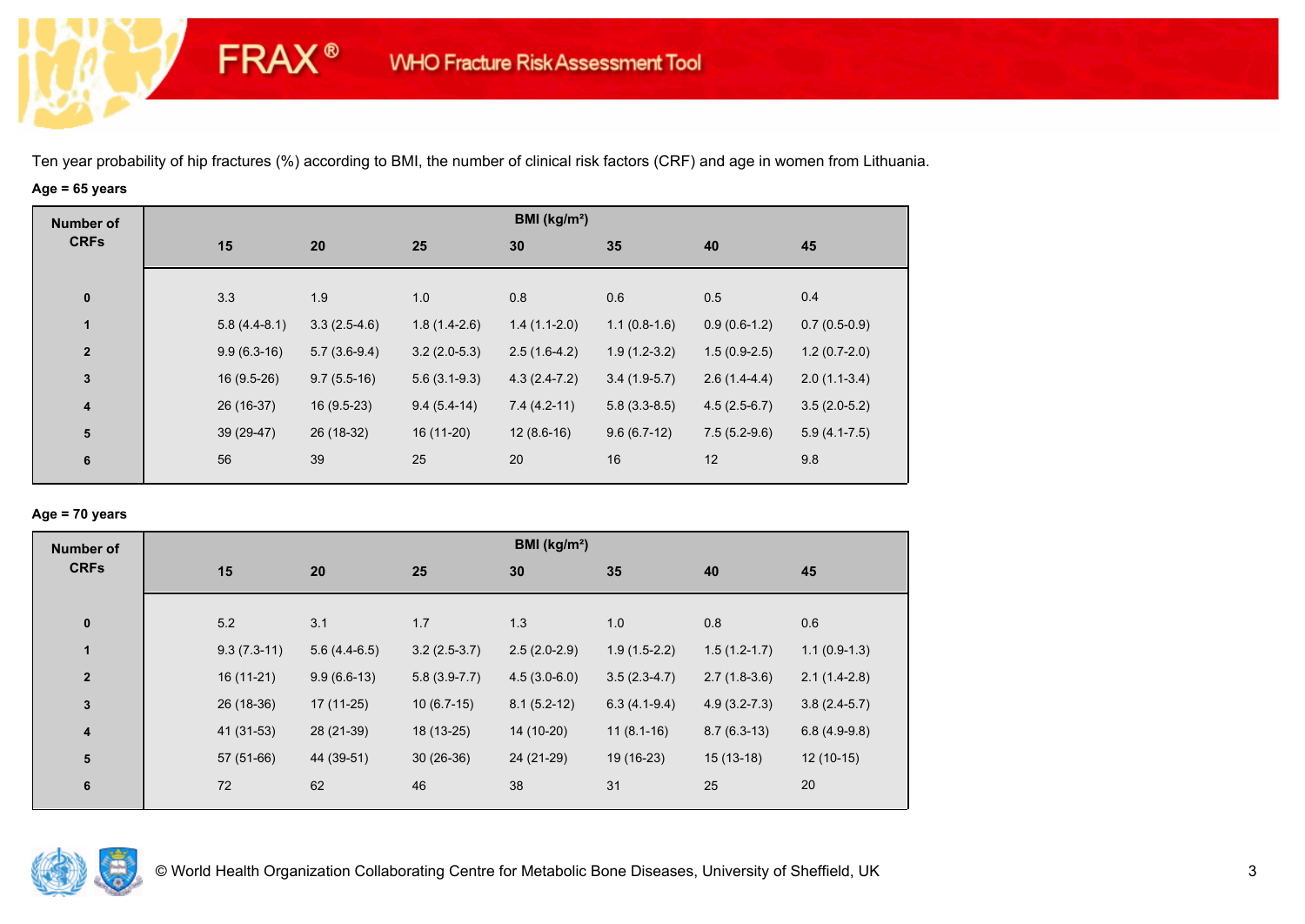**FRAX®** 

# **Age = 75 years**

| <b>Number of</b>        |             |              |               | BMI (kg/m <sup>2</sup> ) |                |                |                |
|-------------------------|-------------|--------------|---------------|--------------------------|----------------|----------------|----------------|
| <b>CRFs</b>             | 15          | 20           | 25            | 30                       | 35             | 40             | 45             |
|                         |             |              |               |                          |                |                |                |
| $\bf{0}$                | 8.6         | 5.4          | 3.2           | 2.5                      | 1.9            | 1.5            | 1.1            |
| 1                       | 16 (11-26)  | $10(7.4-17)$ | $6.3(4.6-11)$ | $4.9(3.5-8.4)$           | $3.8(2.7-6.5)$ | $2.9(2.1-5.1)$ | $2.3(1.6-3.9)$ |
| $\mathbf{2}$            | $27(17-41)$ | 19 (11-30)   | $12(6.9-20)$  | $9.3(5.3-16)$            | $7.2(4.1-12)$  | $5.6(3.2-9.7)$ | $4.3(2.5-7.6)$ |
| $\mathbf{3}$            | 41 (26-57)  | $31(19-46)$  | $21(12-33)$   | $17(9.2-27)$             | $13(7.2-21)$   | $10(5.6-17)$   | $8.1(4.3-13)$  |
| $\overline{\mathbf{4}}$ | 56 (39-70)  | 47 (30-62)   | $35(20-49)$   | 29 (16-41)               | 23 (13-34)     | 18 (9.9-27)    | 14 (7.7-22)    |
| ${\bf 5}$               | 70 (55-77)  | 64 (46-73)   | $53(35-62)$   | 45 (28-54)               | $37(23-46)$    | $31(18-38)$    | $25(14-31)$    |
| 6                       | 79          | 77           | 70            | 63                       | 55             | 47             | 39             |
|                         |             |              |               |                          |                |                |                |

### **Age = 80 years**

| <b>Number of</b> |    |             |             |              | BMI ( $kg/m2$ ) |               |                |                |
|------------------|----|-------------|-------------|--------------|-----------------|---------------|----------------|----------------|
| <b>CRFs</b>      |    | 15          | 20          | 25           | 30              | 35            | 40             | 45             |
| $\pmb{0}$        |    | 12          | 8.6         | 5.5          | 4.3             | 3.3           | 2.5            | 1.9            |
| $\mathbf{1}$     |    | $21(15-34)$ | 15 (11-26)  | $10(7.5-18)$ | $8.0(5.8-14)$   | $6.2(4.5-11)$ | $4.8(3.4-8.5)$ | $3.7(2.6-6.6)$ |
| $\mathbf{2}$     |    | $32(22-49)$ | 25 (16-40)  | 18 (11-30)   | 14 (8.7-24)     | $11(6.7-19)$  | $8.7(5.2-15)$  | $6.7(4.0-12)$  |
| 3                |    | 45 (30-60)  | 38 (24-54)  | 29 (17-45)   | 24 (13-37)      | 19 (10-30)    | $15(7.9-24)$   | $12(6.1-19)$   |
| 4                |    | 57 (40-69)  | $52(35-65)$ | 44 (27-57)   | 37 (22-49)      | $30(17-42)$   | 24 (13-34)     | 20 (10-28)     |
| ${\bf 5}$        |    | 68 (54-76)  | 65 (49-73)  | 59 (41-68)   | $52(34-61)$     | 44 (28-53)    | $37(22-46)$    | $31(17-38)$    |
| 6                | 77 |             | 75          | 72           | 66              | 59            | 52             | 44             |
|                  |    |             |             |              |                 |               |                |                |